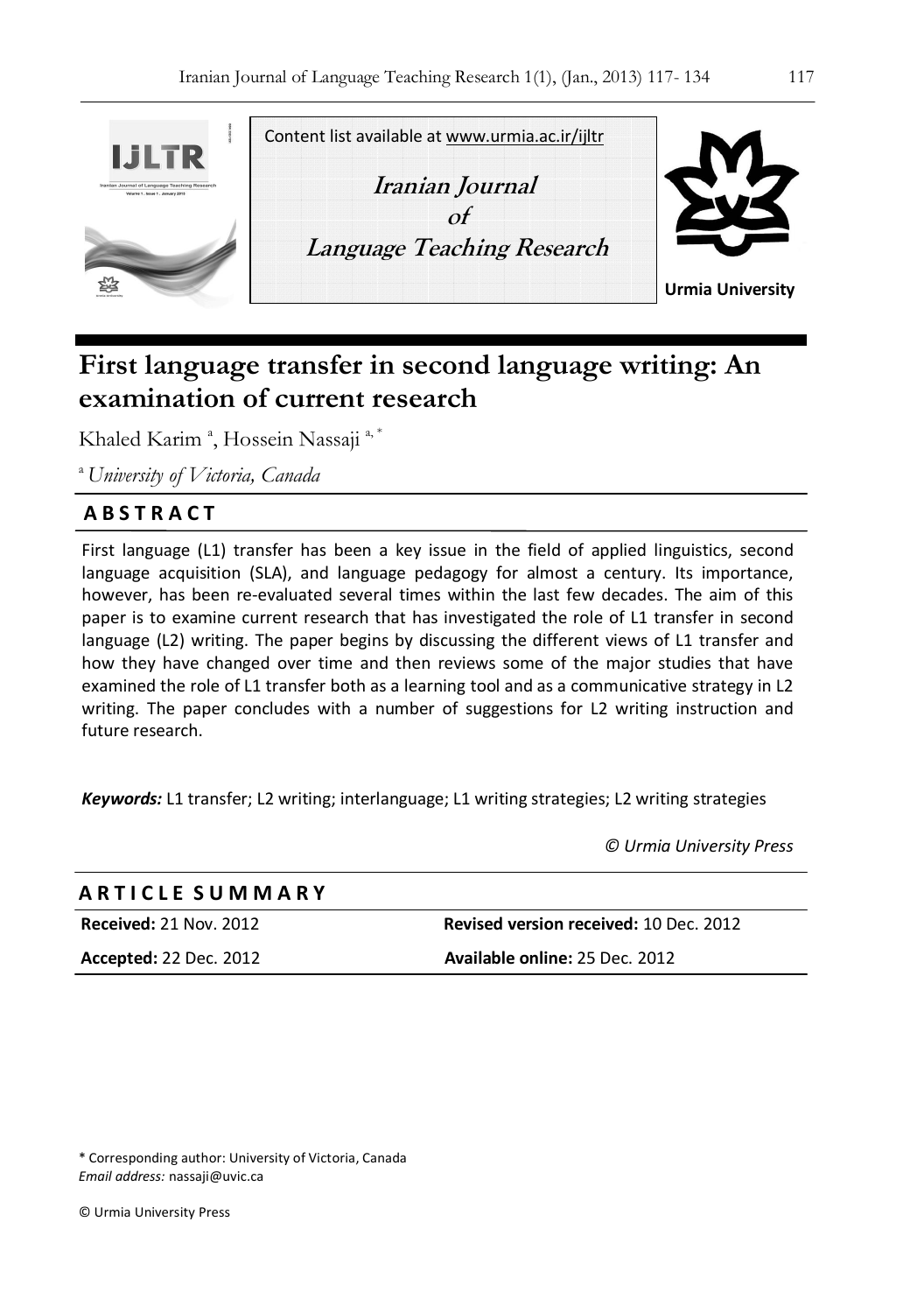#### **Introduction**

Language transfer is a major process in L2 acquisition. Its importance, however, has not been fully appreciated in SLA research, pedagogy, or classroom contexts. Although the notion has been around for almost a century, its significance has been reevaluated several times within the last few decades. Early research in language transfer can be traced back to the 1940s and 1950s, during which the field of linguistics was heavily influenced by Behaviorism, which viewed learning simply as a habit formation process. Transfer from the native language was, thus, considered as a form of influence of L1 habits on L2 learning. Fries (1945), one of the foremost behaviorists, argued that L1 interference is a major problem for those who are learning a second language. He further argued that comparisons between a learner's native language and the target language are essential for both L2 theory and pedagogy. Lado (1957) also stressed the importance of the native language, considering it a major cause of lack of success in L2 learning. He then proposed what has been known as the Contrastive Analysis Hypothesis (CAH) as a way of explaining the role that L1 plays in L2 learning. According to this hypothesis, L2 learners' productive and receptive skills are influenced by their L1 patterns and that similarities and differences between L1 and L2 are important predictors of ease and difficulty of L2 learning.

Claims about the predictive power of Contrastive Analysis (CA) and the behaviorist interpretation of L1-L2 relationship faced serious criticisms in the late 1960s. In particular, some L2 acquisition researchers, inspired by the Chomskyan Linguistics, voiced strong opposition to the early views of L1 transfer. Chomsky (1965) argued that children are born with a specific and innate capacity to learn language. Thus, their acquisition is not much affected by outside factors as it is governed by a series of universal and innate mechanisms. Following this perspective, several SLA researchers, such as Krashen (1984) and Dulay and Burt (1974), argued that adult L2 acquisition is very similar to child L1 acquisition and that this process is not much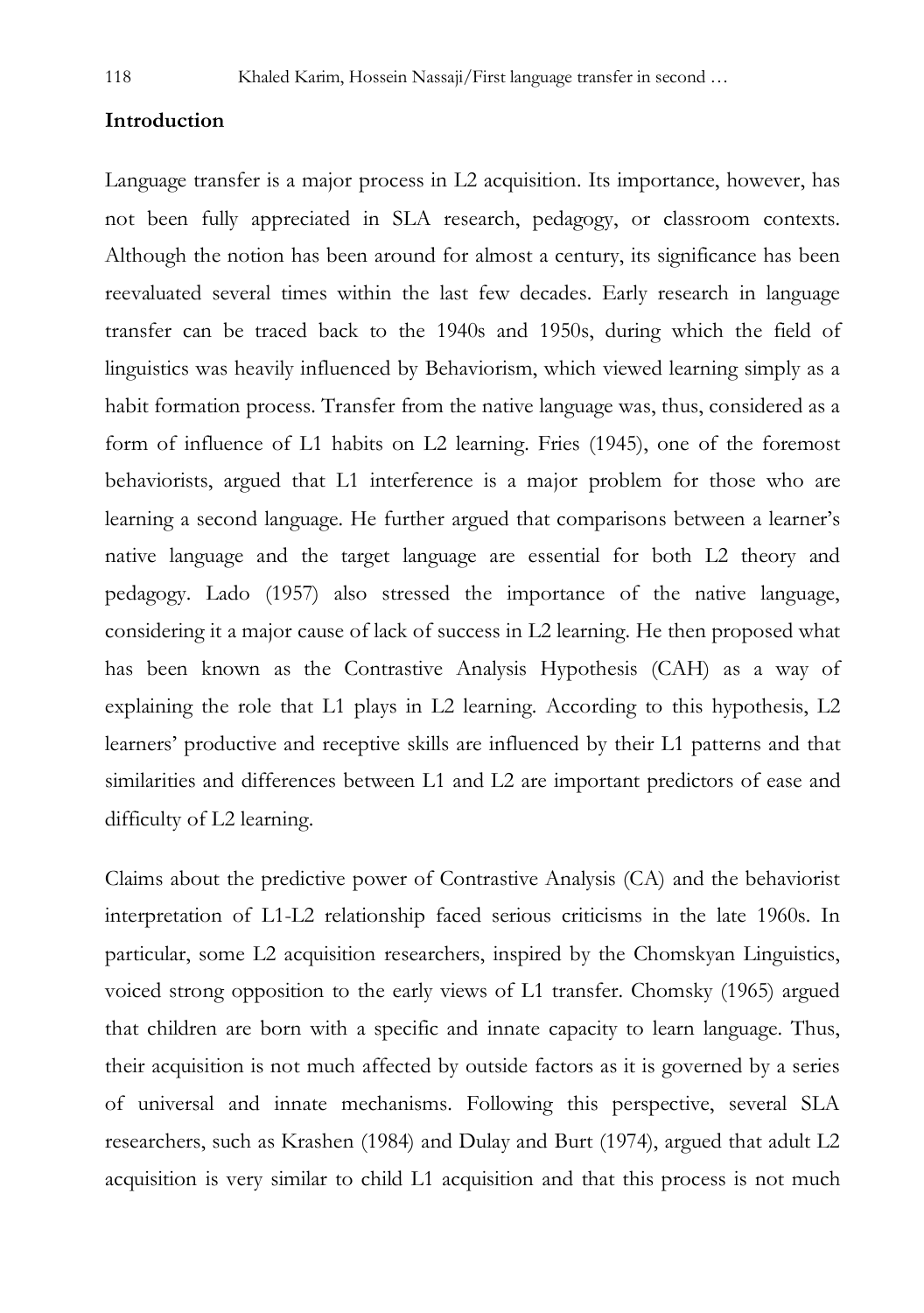affected by learners' L1 background. These researchers argued that L2 learning takes place mainly through what they called a 'creative construction hypothesis,' according to which learners gradually and inductively reconstruct rules of the language as they are exposed to it in the course of acquisition. Dulay, Burt and Krashen (1981) further claimed that L2 acquisition follows not only the same path as L1 acquisition but that L2 learner errors are very similar to L1 learner errors; they are mainly developmental and not transfer errors. This perspective, thus, downplayed significantly the role and functions of L1 transfer and consequently considered it an insignificant factor in SLA theory and pedagogy.

Despite the oppositions to the role of L1 transfer in the early 1970s and 1980s, language transfer theory has seen a corrective movement in recent years with some researchers placing the study of language transfer within a cognitive approach to language learning. A cognitive approach questions the interpretation of transfer as habits and gives an important role to the learner as someone who makes a decision as to what should or should not be transferred to L2 learning (Gass, 2000). Working within an interlanguage theory, Selinker (1983), for example, presented such a mentalistic view of the role of L1 in L2 learning considering transfer as a major cognitive process in L2 acquisition. He distinguished between two major types of transfer: positive and negative transfer. Positive transfer refers to the processes whereby L1 knowledge facilitates the acquisition of an L2. Negative transfer refers to the processes whereby L1 knowledge interferes with and, thus, negatively impacts L2 acquisition. Selinker used the term 'interlanguage' to refer to the L2 learner's language, which he defined as a system between the learner's L1 and L2 language. In his view, L1 transfer plays an important role in the development of interlanguage. Odlin (1989) later viewed transfer as a cross-linguistic process, considering it to result from not only the influence of the L1 but also that of any other languages that the learner may have previously acquired. According to Odlin (1989), negative transfer may occur when the L1 form used in L2 production is not a part of the L2 norm. In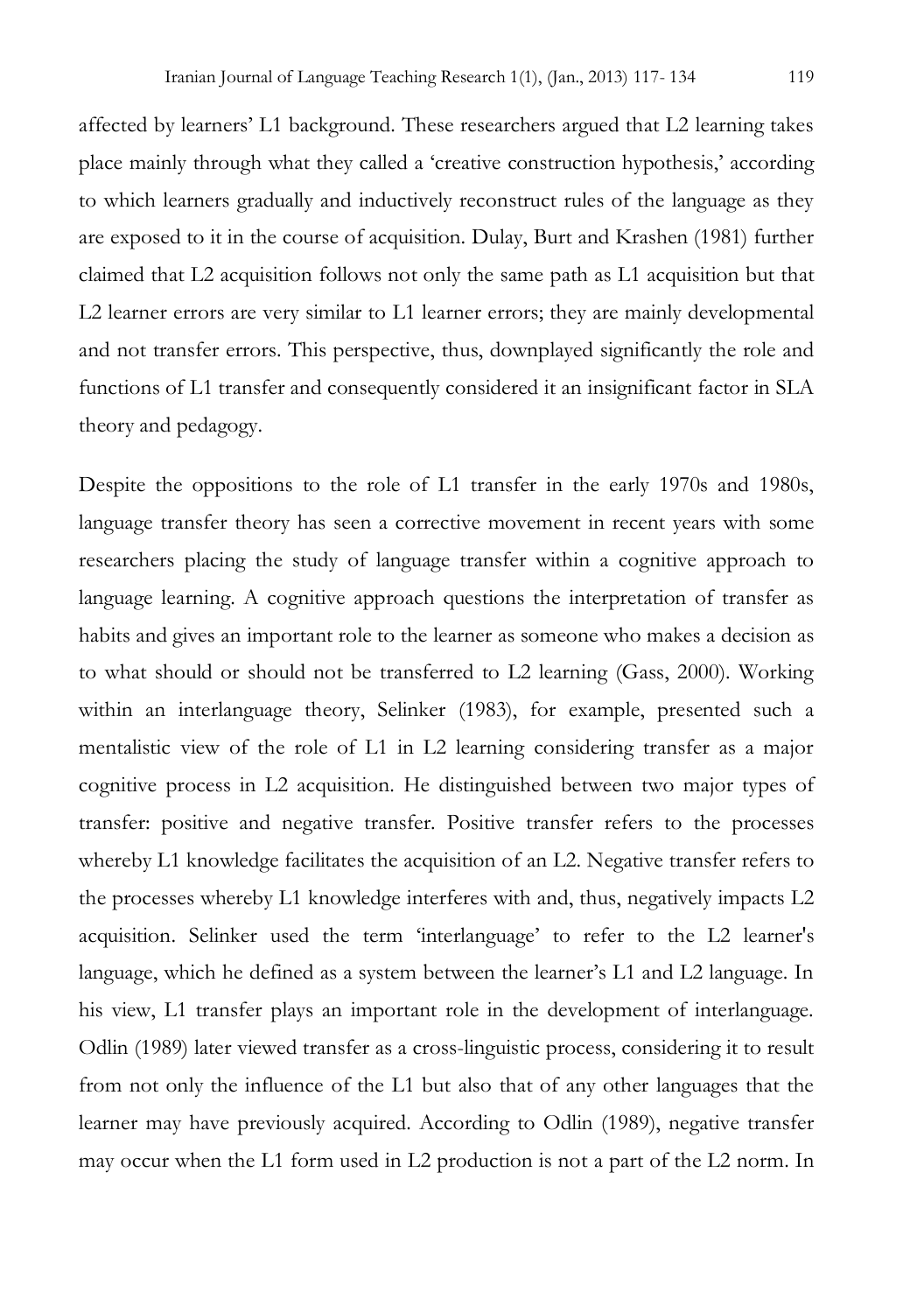his view, the effects of L1 could be observed by studying learners with different native languages and by conducting learner comparisons.

In recent years, scholars have also interpreted the role of L1 transfer not only as a complex mental operation but also as part of a repertoire of strategies L2 learners use in the course of L2 acquisition (e.g., Cohen & Brooks-Carson, 2001; Mahmoud, 2000; Mu & Carrington, 2007; Raimes, 1987; Wolfersberger, 2003). Schachter (1983) pointed out that transfer is a strategy, with the learner playing a constructive role in the whole process. Bialystok (1983) noted that learners might use their native language as a tool to solve both learning and communication problems. Furthermore, with renewed interest in the view of the learner as an active participant in learning, language transfer has been seen as a learner-driven process similar to any other processes involved in language acquisition. In this view, in addition to L1-L2 differences and similarities, factors such as learner expectations, goals, attitudes and his or her learning style and preferences have all been considered to be important factors affecting the role of L1 transfer in the process of language learning.

Faerch and Kasper (1987) argued that transfer is a mental and a communicative process through which L2 learners develop their interlanguage skills by activating and using their previous linguistic knowledge. These researchers distinguished three types of production transfer: (a) strategic transfer whereby the learner assigns focal attention to a communicative problem and its solution; (b) subsidiary transfer which occurs when there is no focal awareness of the problem or transferred L1 knowledge; and (c) automatic transfer which takes place when the learner makes use of an L1 in a highly automatized manner, with attention completely diverted to other aspects in the production process.

#### *L1 transfer in L2 writing*

In L2 writing, transfer can be considered both as a learning device and as a strategy to solve communication problems. As Mahmoud (2000) pointed out, when L2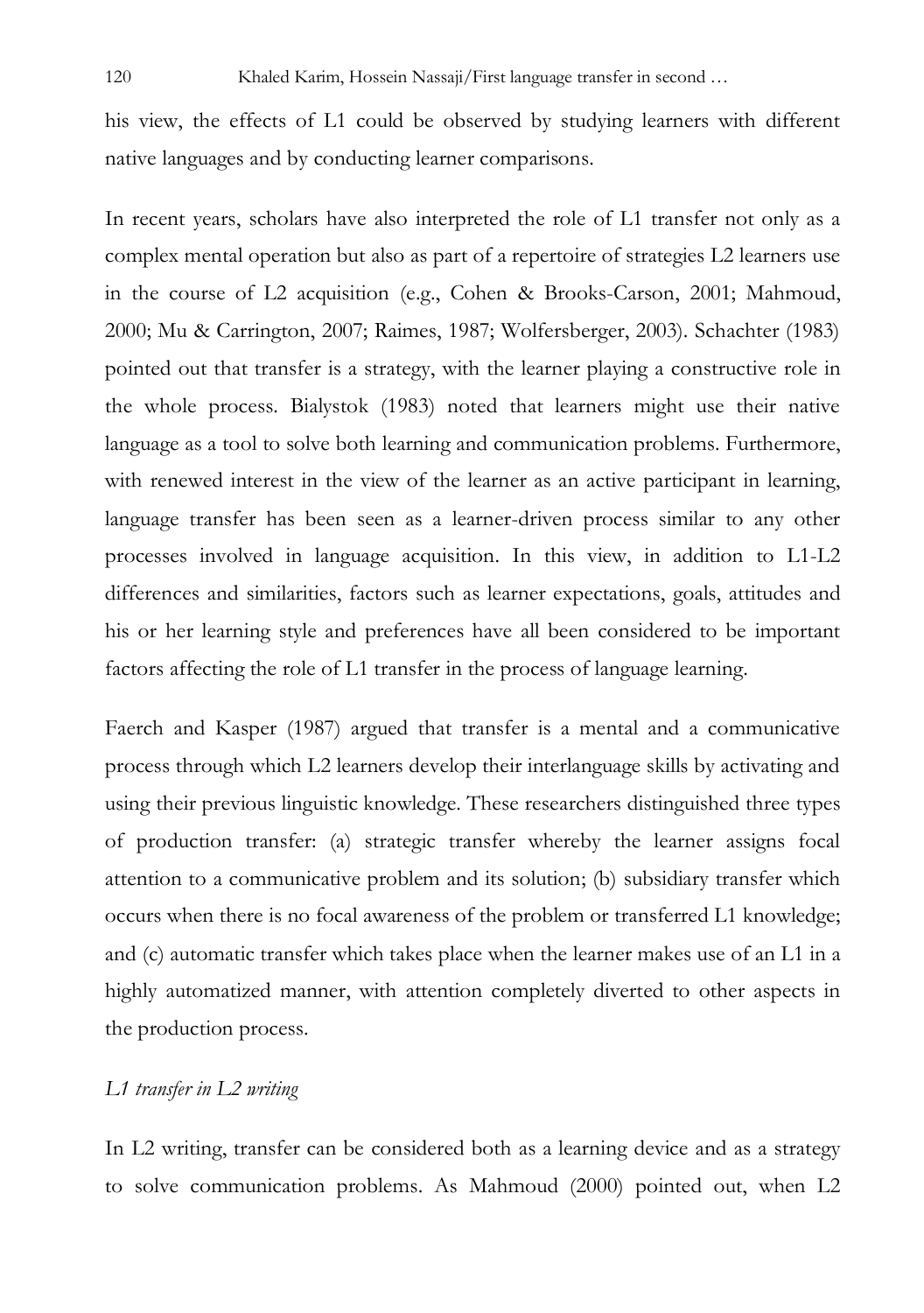learners attempt to compose a written piece, they might use transfer as a tool to learn or as a means to convey their meaning; they may use it to formulate hypotheses about target language and to test those hypotheses.

Many of the composing strategies are the same in the L1 and the L2, and thus, L2 learners may be able to transfer those from their L1 to their L2 writing. For example, learners who have already learned how to plan, develop ideas, revise, and edit their writing in their L1 may use the same strategies when they are composing in their L2 (Cumming, 1990; Uzawa & Cumming, 1989). Of course, for such composing strategies to be successfully carried over to the L2, L2 learners are required to have an adequate level of proficiency in the target language. Lower-level proficiency learners may not be able to successfully transfer such L1-based strategies because they have not yet reached a level of linguistic knowledge where they can linguistically compose a text in the target language (Berman, 1994).

L2 learners may also resort to their L1 to compensate for their deficiencies in the L2 knowledge. As adult learners who are cognitively mature, they may have complex ideas to convey in their writings. In such cases, shortage of the target language knowledge may push them to rely on the L1 to express those ideas. For these learners, reliance on the L1 can have both positive and negative consequences. Errors might occur if the learner inappropriately transfers a linguistic form from one language to the other or if the learner is misled by the partial similarities between the two languages. As Eckman (1977) pointed out, there are some language features, such as unmarked features, which are more prone to be transferred. However, transferability of language forms may not always be predicted based on their linguistic features. There may also be psychological factors such as the learner's perception of the distance between the L1 and the L2 that may play a role in the transfer of a linguistic item from one language to the other (Kellerman, 1983).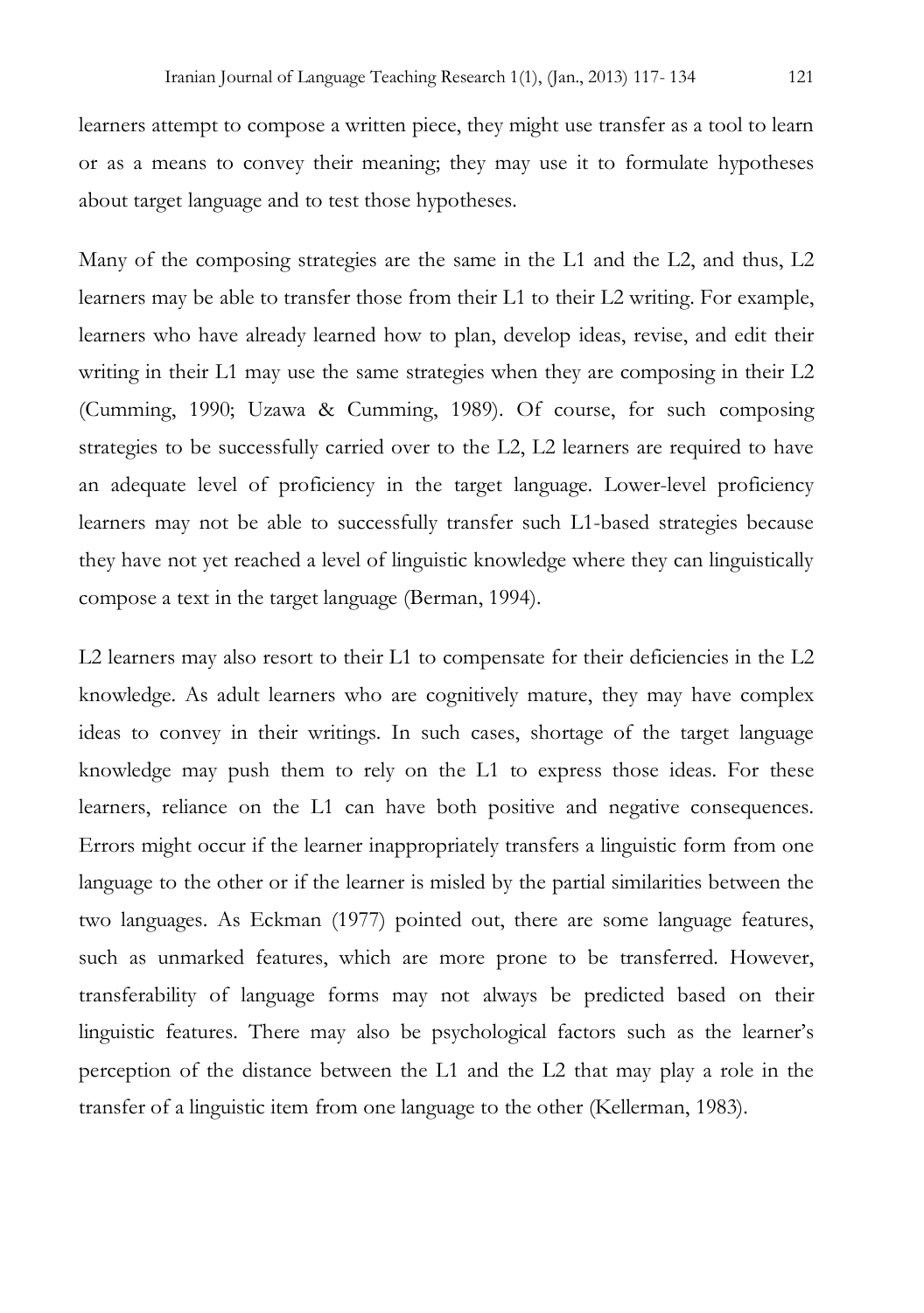In Addition, L1 can be used as a tool not only to compose but also to simplify the complexity of the L2 writing task (Ringbom, 1987). L2 writers, for example, may make use of their native language when planning and organizing their essay by talking to themselves in their L1 or by getting engaged in various forms of L1 private speech. The use of the L1 in such cases can make the task more manageable and may consequently have beneficial effects on the learners' writing product (see the next section for detail).

#### **Studies of L1 transfer in L2 writing**

In this section we provide a review of the major studies that have examined the role of L1 in L2 writing. These studies have examined various issues such as similarities between L1 and L2 writing strategies, the use of L1 as a strategy to facilitate content, generating of ideas, organisation, planning, the role of L1 translation, the role of L2 proficiency, and also negative effects of L1 use.

### *Similarities of L1-L2 writing strategies*

A number of studies have compared L1 and L2 writing strategies and have found many similarities between the two. Raimes (as cited in Cohen & Brooks-Carson, 2001), for example, investigated the use of writing strategies by 8 ESL students. The findings from the verbal report data demonstrated that the students used strategies for L2 writing very similar to those used by L1 writers (e.g., engaging in some prewriting, use of rescanning, and planning). However, the study also revealed that ESL students used more editing and correcting strategies than the L1 writer. Furthermore, the kinds of composing strategies students used were found to be more related to the experience they had with the target language and with their writing instruction than with their language proficiency. In a similar vein, Kubota (1998) investigated whether students transfer the discourse patterns developed in the L1 when they write in the L2. Participants were 46 graduate and undergraduate students in Japan who wrote one essay in Japanese and another in English. Twenty two students wrote essays on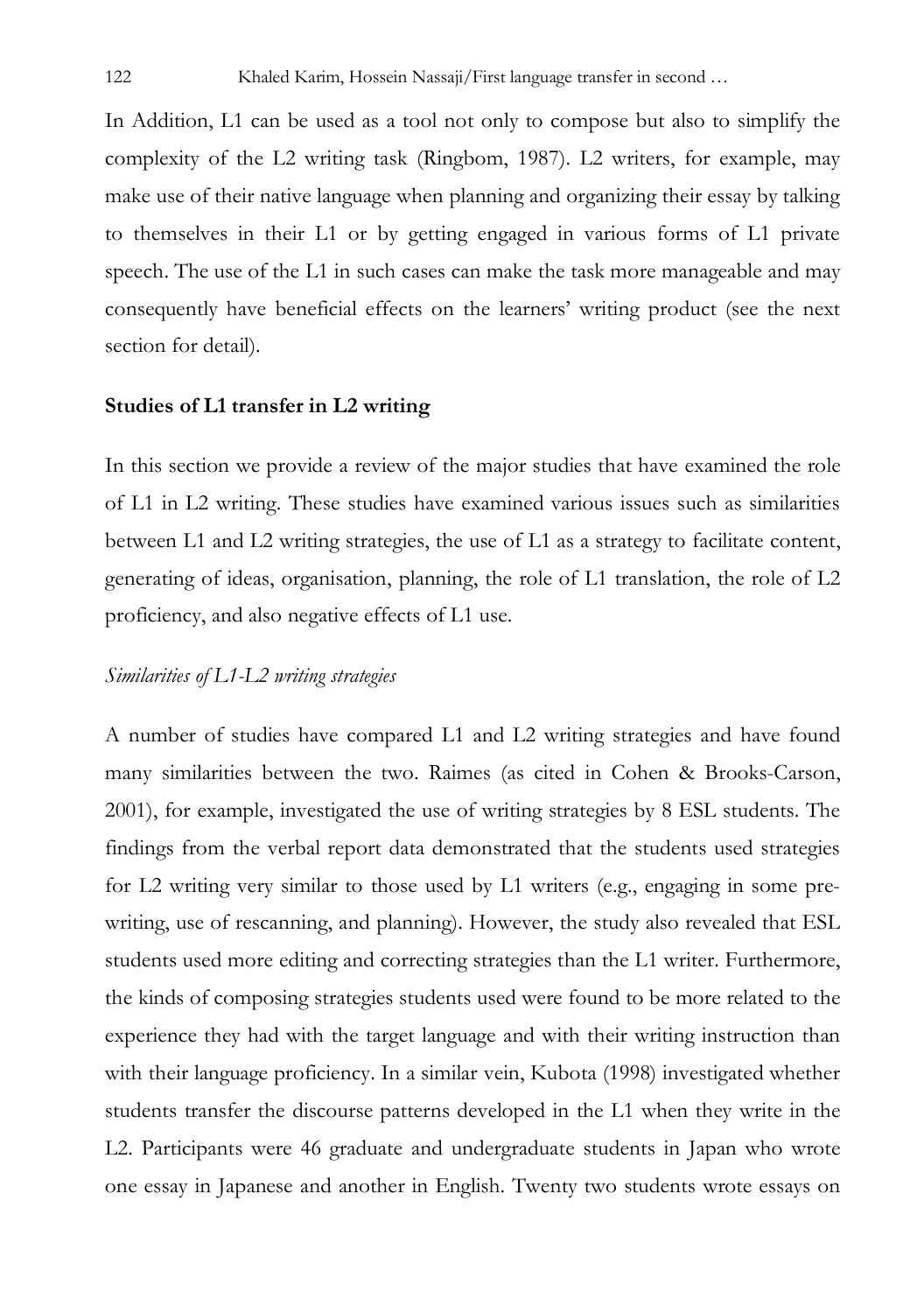an expository topic, and 24 students wrote on a persuasive topic. Kubota evaluated both Japanese and ESL essays in terms of organization and rated ESL essays in terms of language use. The location of the main idea and the macro-level rhetorical patterns were coded for each essay. Findings demonstrated that about half of the writers used similar patterns in L1 and L2. Results also revealed a positive correlation between Japanese and ESL organization scores, but there was no negative transfer of culturally unique rhetorical patterns. Thus, their study suggests that L2 writers may also transfer L1 organizational and rhetorical patterns when they write in an L2.

Several studies have focused on whether L2 writers use their L1 as a way of facilitating content, generating ideas or planning during writing. Uzawa and Cumming (as cited in Cohen & Brooks-Carson, 2001) compared the writing processes in Japanese and English of 4 intermediate learners of Japanese as a foreign language. The students wrote expository essays, one in Japanese and one in English, on the same topic. The students reported that they generally used the L1 (English) extensively for generating ideas, searching for topics, developing concepts, and organizing information. Writers 1 and 2 performed similarly on the essays. They used the same content information in the two essays, but simplified the target language (TL) Japanese version semantically, syntactically, and lexically. Writer 3, who had beginning-level proficiency in Japanese, relied heavily on the L1 essay and attempted to retain the L1 organization and information while simplifying the Japanese essay. The 4th writer could not produce an essay in Japanese and reported the use of translation in order to complete the homework assignments. These writers reported that they provided less information in the essay and simplified the syntax and the vocabulary during their composing process (Uzawa & Cumming, 1989). In another case study of 23 Francophone students, Cumming (1990) found that students switched frequently between English and French while composing aloud an ESL writing task. The students reported that they used their L1 to search out and to assess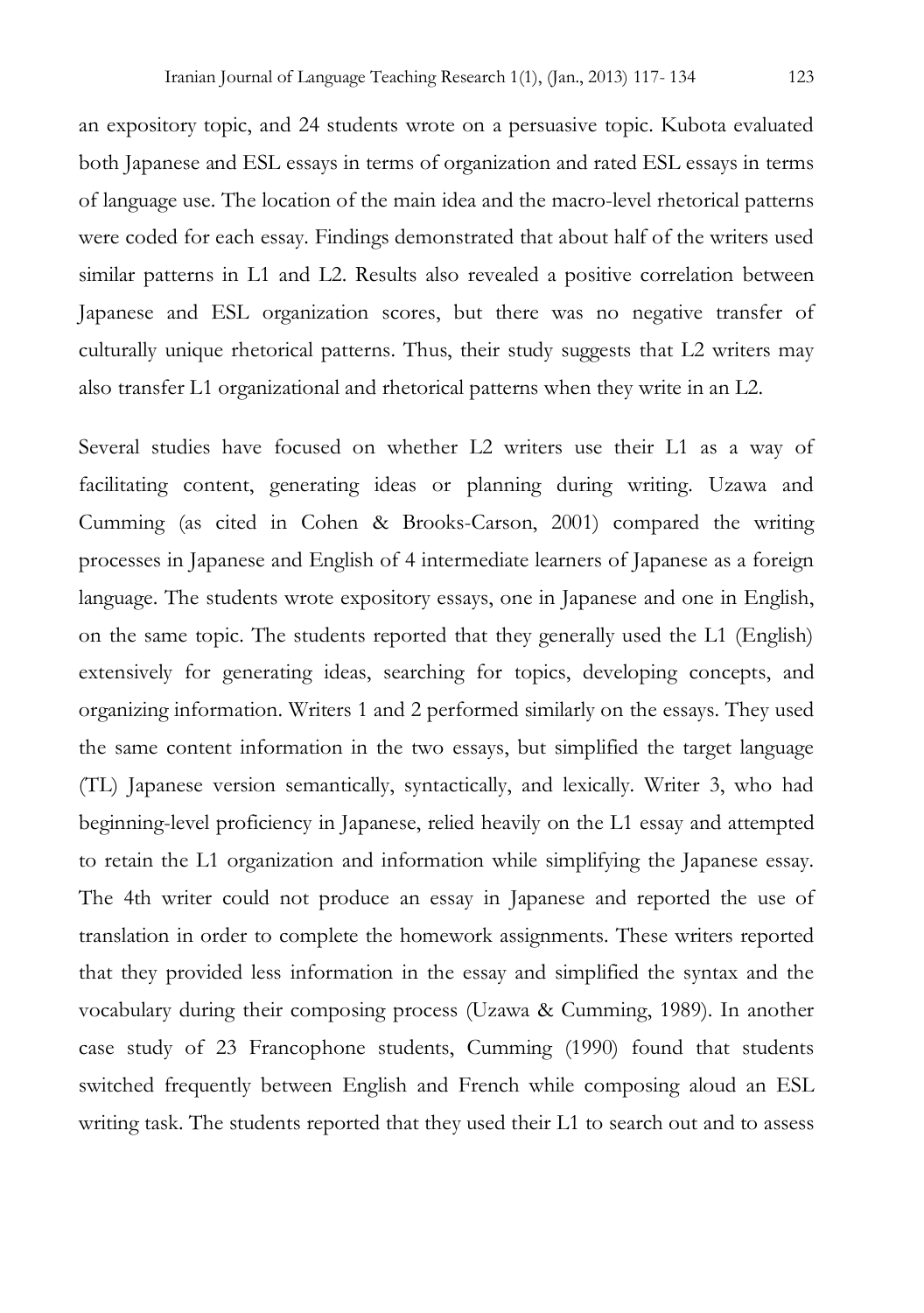appropriate word ordering, to compare cross-linguistic equivalents, and to reason about linguistic choices in the L2.

Beare (2000) investigated writing strategies used by L1 and L2 students when they wrote in both L1 and the L2. Participants were eight proficient writers in both English and Spanish. Four were L1 speakers of Spanish whose English was a second language and the other four were L1 speakers of English whose Spanish was a second language. The researcher's aim was to find out: a) What writing strategies were used in facilitating content generating and planning during writing by proficient bilingual writers, and b) whether L1 and L2 writing strategies were different in the context of content generating and planning. The participants were interviewed before and after their two writing sessions. The students were asked to write one essay in their first and another in their second language. Think-aloud protocols were used during the writing sessions. For the first research question, it was found that the strategies used for content generation were writing drafts, brainstorming, rereading, asking the researcher a question, using the topic, and using both languages interchangeably. It was also found that conceptual planning strategies in native English speakers' writing were higher in L1 (19%) than L2 (8%) and in the native Spanish speakers' writing it was the opposite (L1 - 24% and L2- 34%). Rhetorical planning strategies of native English speakers were similar in L1 and L2, but native Spanish speakers spent more time on L1 than L2. The findings confirmed Berman's (1994) views that writing skills are transferred from L1 to L2 by writers and that the writer's thoughts are transferable from one language to another language.

Mu and Carrington (2007) investigated the writing strategies of three Chinese postgraduate students in an Australian higher education institution. The study was motivated by the scarcity of research on L2 writing strategies used by Chinese students in an authentic context. Sources of data were: a semi-structured interview, a questionnaire, retrospective post-writing discussion, and written drafts of papers. It was found that the three participants employed rhetorical strategies, metacognitive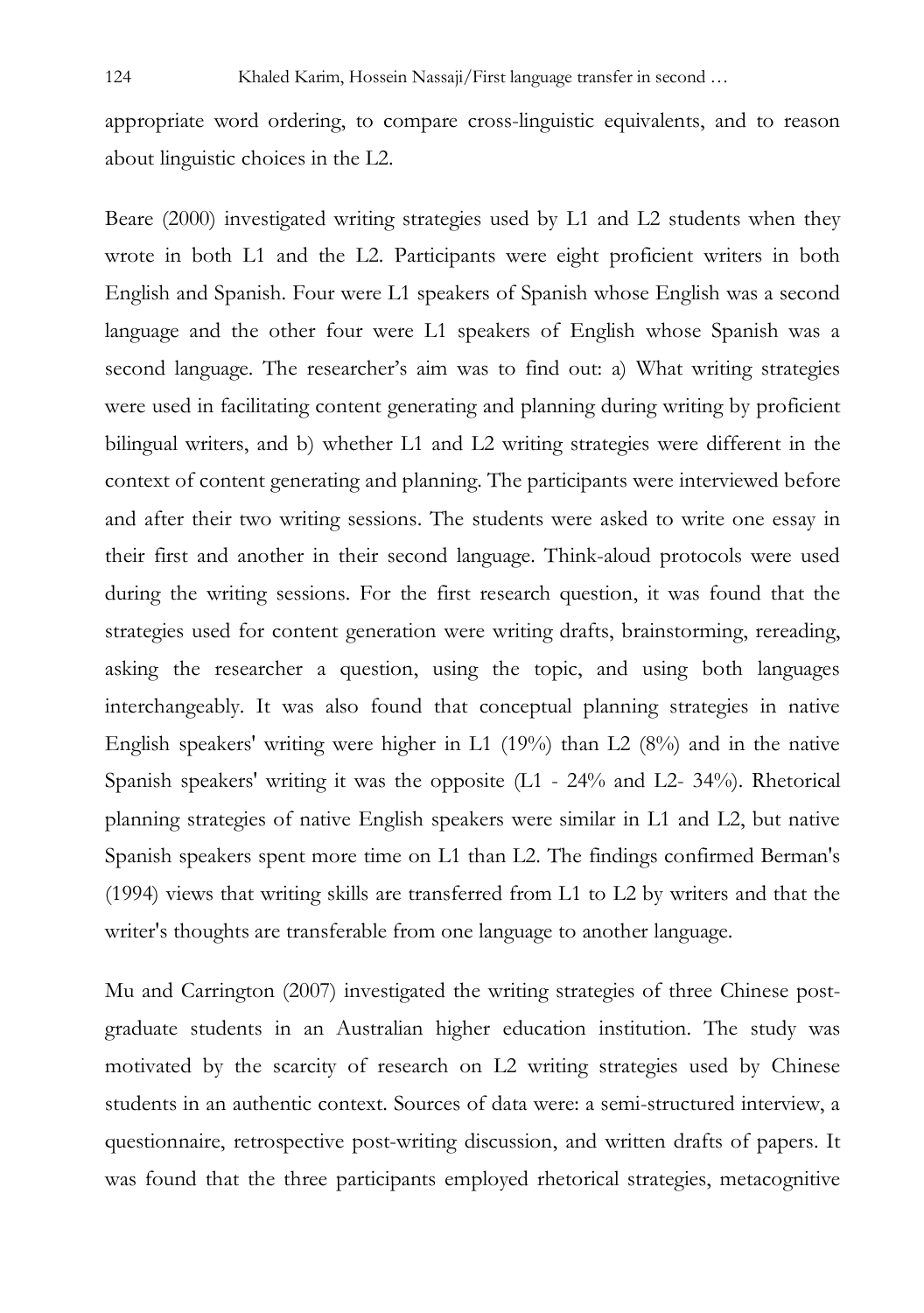strategies, cognitive strategies and social/affective strategies in their writing practice. Findings also revealed that learners transferred a number of their L1-based strategies including metacognitive, cognitive, and social/affective strategies to L2 writing, and these were transferred across languages positively. However, rhetorical strategies (organisation of paragraphs) were not transferred.

#### *L1 translation as a strategy*

A number of studies have investigated the role of translation into L1 and the use of it as a facilitative strategy in L2 writing (e.g., Cohen & Brooks-Carson, 2001; Kobayashi & Rinnert, 1992; Mahmoud, 2000; Uzawa, 1996). These studies have found that translation into L1 brings about some benefits in terms of organization and also the complexity of the target language essay, especially for students at lower levels of L2 proficiency. Kobayashi and Rinnert (1992), for example, examined whether students compose directly in their L2 or compose first in their L1 and then translate into their L2. Participants were 48 fourth-year Japanese university students of two L2 proficiency levels. One group first wrote their essay in Japanese (L1) and then translated it into the foreign language, English, and the other group wrote directly in English. The next day, the groups reversed tasks and wrote a second essay on another topic. The researchers reported that the compositions written in the translation mode demonstrated higher levels of syntactic complexity. Also translated compositions showed benefits in the areas of content, style, and organization, and had more clearly stated thesis statements. However, students at lower levels of L2 proficiency benefited more from translation than higher level students. When the students were asked for their writing preference, 77% reported preferring direct composition to translation. The students who reported preferring translation first felt that in the translated version they could develop their ideas easily and could express thoughts and opinions more clearly. The researchers also asked the learners to report on how much Japanese they thought they were using in their minds while they were writing directly in English. 55% of the higher-proficiency students and 87% of the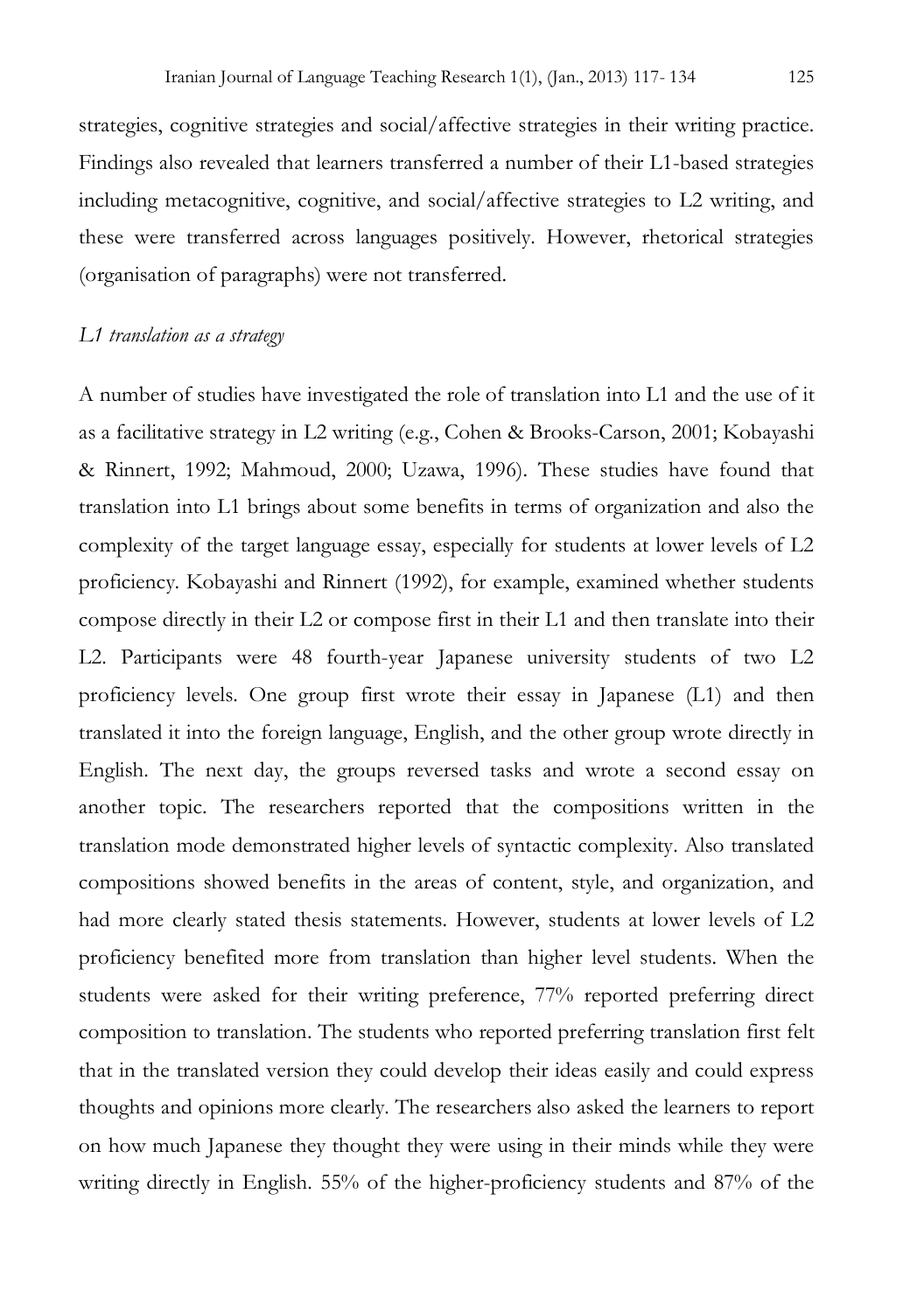lower-proficiency students reported using Japanese half the time or more while writing directly in English. Kobayashi and Rinnert (1992) concluded that, at least for students at a lower proficiency level, a translation strategy in writing might be beneficial.

Uzawa (1996) investigated writing and translating processes with respect to attention patterns and quality of language use of 22 Japanese ESL students studying at a Canadian college. The participants received training in thinking aloud and performed three tasks individually in a randomized order. The tasks involved: (a) writing an essay in Japanese, (b) writing an English essay on a different topic, and (c) translating a journal article from Japanese into English. Think-aloud protocols were coded according to metacognitive-level attention, discourse-level attention, linguistic-level attention, and personal comments. These think-aloud protocols, along with the observational notes and interviews were analyzed. The writing samples were also evaluated. Uzawa (1996) reported that most of the students used a 'what-next' approach in both the L1 and L2 writing tasks and a 'sentence-by-sentence' approach in the translation task. He found that attention patterns in the L1 and L2 writing tasks were very similar, but they were different in the translation task. Also, scores on language use in the translation task were significantly higher than those of the L1 and L2 writing tasks. Uzawa pointed out that the findings were consistent with the findings from the previously mentioned study conducted by Kobayashi and Rinnert (1992) in that students with lower proficiency benefited most from the translation task. The translation approach, according to Uzawa (1996), constitutes a learning experience for students.

The role of translation has also been investigated with a focus on what writing strategies bilingual learners use in direct versus translated writing. In a study of the role of translation, Cohen and Brooks-Carson (2001) explored this alternative approach in short essay writing. They asked thirty nine intermediate learners of French in a US university to perform two essay writing tasks: (a) writing directly in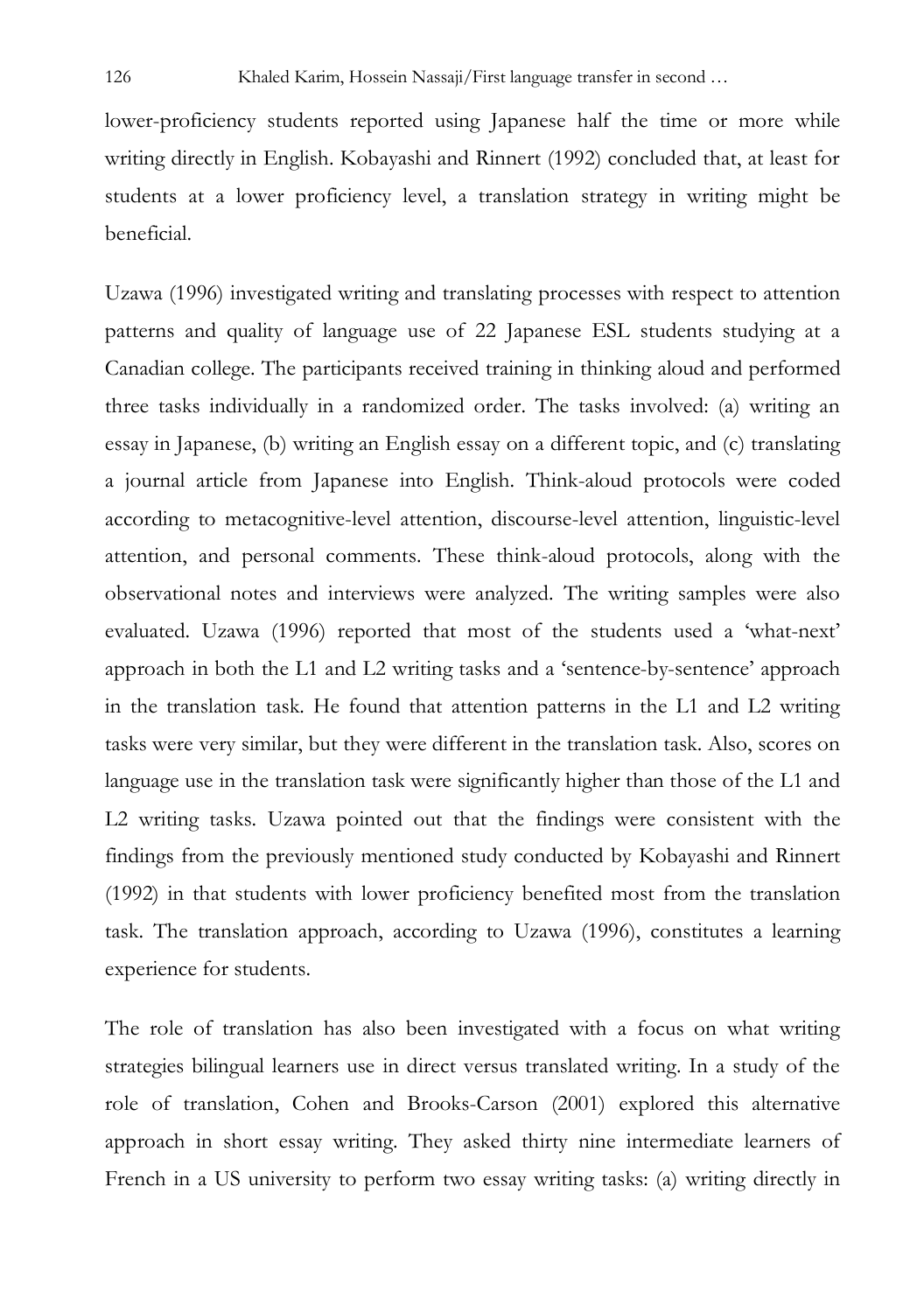French, and (b) writing in the L1 and then translating into French. Four multi-trait rating scales were designed to assess expression, transitions, clauses, and grammar and there were two raters. Retrospective verbal reports were also collected. The results indicated that two-thirds of the students did better on the direct writing task across all rating scales and one-third did better on the translated task. The raters found no significant differences in the grammatical scales across the two types of writing but differences did emerge in the scales for expression, transitions, and clauses. Retrospective verbal report data from the students indicated that they were often thinking in English when writing in French. As reported, 80% of the L1 learners reported thinking in English 'often' or 'always' while writing directly in the L2, which according to Cohen and Brooks-Carson (2001), confirms the findings of Kobayashi and Rinnert's (1992) study. They added that the findings suggest that the writing tasks were not necessarily distinct in nature. As the study was intended to simulate writing situations that students encounter in typical classroom assessments, the findings also suggest that direct writing in French as a target language may be the most effective choice for some learners when under time pressure.

Studies that have addressed the use of L1 translation have also found important negative effects as a result of using such a strategy. Mahmoud (2000), for example, conducted an error analysis of Sudanese university students' writings in English as an L2. Mahmoud detected 35 interlingual grammar and vocabulary forms in their free compositions. He found that, Arabic-speaking students of English transferred various features from both modern standard Arabic and non-standard Arabic depending on the distance between these varieties and English. According to Mahmoud, one reason students do that is because the knowledge of L1 is most readily available as a linguistic resource and students use that knowledge to solve their learning and communication problems in their L2.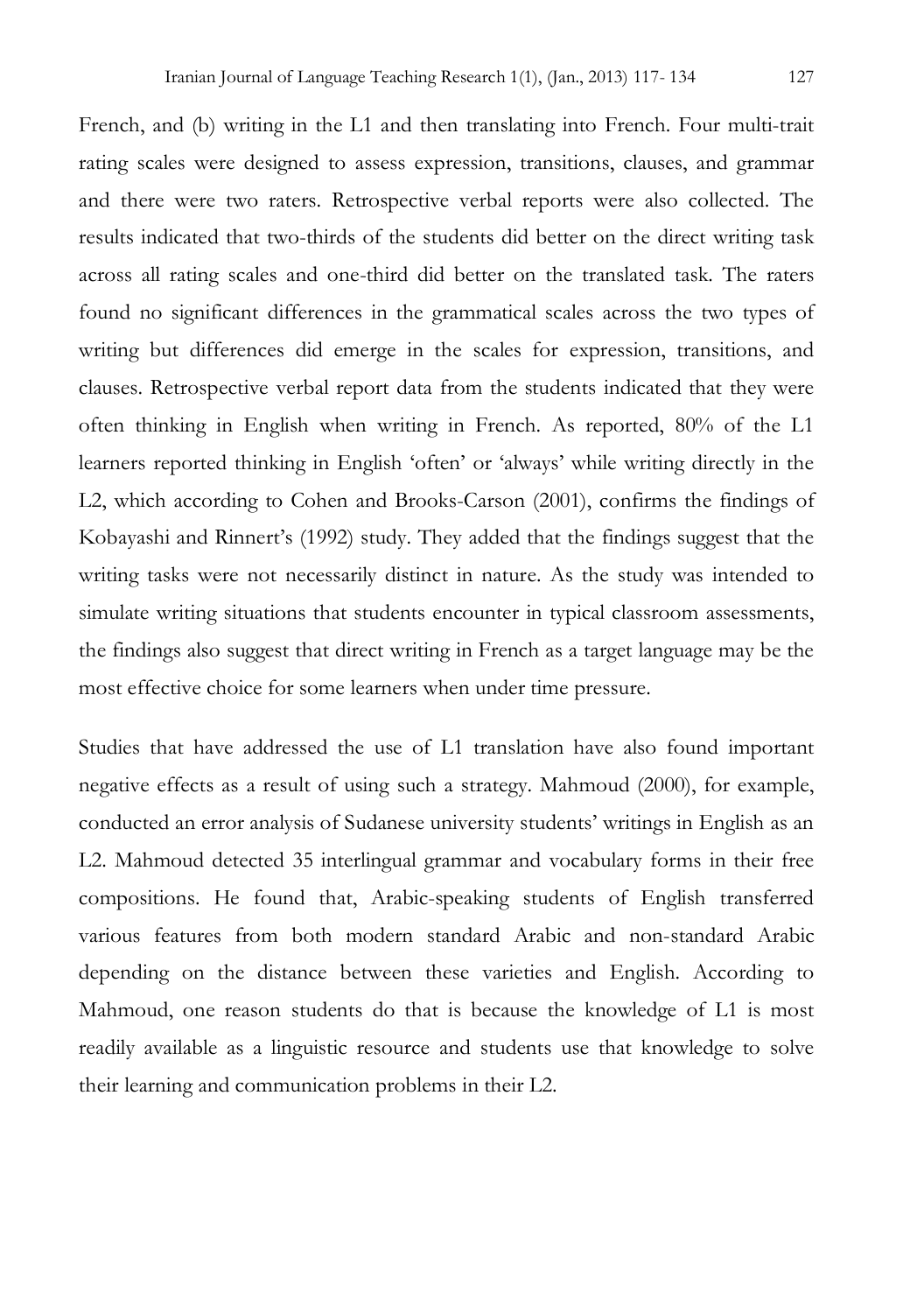### *L2 proficiency and L1 transfer*

As noted earlier, it has been suggested that an important requirement for the success of L1-based strategies in the L2 is having enough L2 proficiency. Recently, a number of studies have investigated this issue to find out what effects language proficiency has on the use of L1-based strategies in L2 writing. Wang and Wen's (2002) study is one of those, which investigated how ESL and EFL students use their L1 while composing in their L2 and how such L1 use is affected by L2 proficiency and writing tasks. Participants were 16 Chinese EFL writers, who were asked to compose aloud on narration and argumentation tasks. The analysis of the think aloud protocols revealed that the students relied on both L1 and L2 when composing in their L2. Furthermore, the L2 writers were most likely to rely on L1 when they were managing their writing processes, generating and organizing ideas, but more likely to rely on L2 when doing task-examining and text-generating activities. Their further examination indicated that the participants with low English proficiency levels tended to directly translate from L1 into L2 throughout their L2 composing processes. The advanced learners appeared to use their L1 strategically for idea-generating, monitoring, and lexical-searching purposes.

Wolfersberger (2003) investigated the degree to which low-level L2 proficiency writers transferred their composing processes and strategies from L1 writing to L2 writing. Participants were 3 native Japanese speakers from an intensive English program in the U.S. The researchers collected six think-aloud protocols while the subjects composed essays in Japanese and, then, in English. In two composing sessions, individual participants wrote an essay while thinking aloud. In the first session, participants wrote a Japanese essay and in the second session they wrote an English essay. The sessions were video and audio taped. It was found that, while some L1 strategies were transferred to the L2 writing processes, the learners struggled in utilizing all strategies that could have helped them in their writing process in the L2.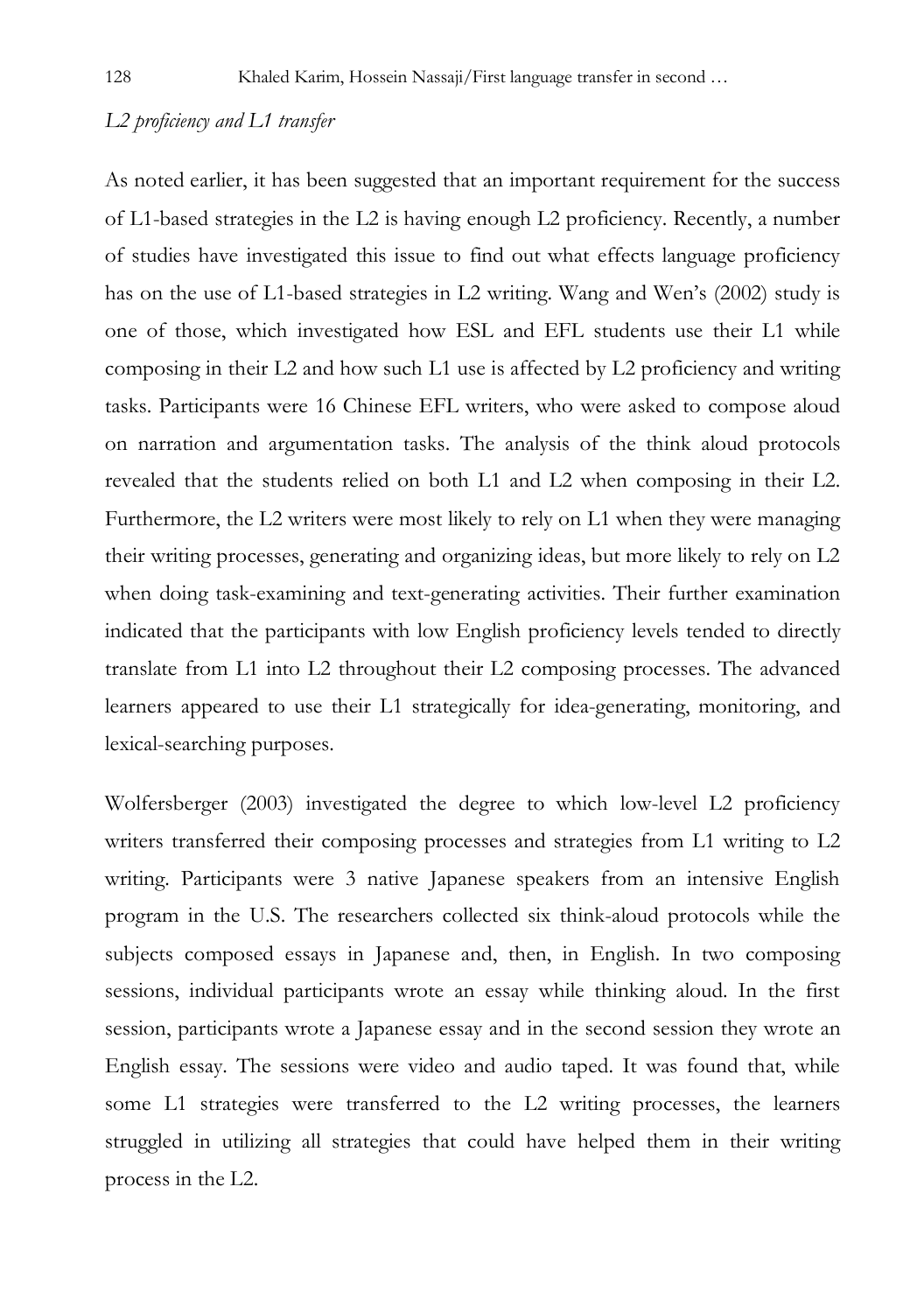### **Conclusion**

This review of the literature suggests that L2 writers make use of their L1 when writing in the L2. They make use of the L1 as a composing strategy, to compensate for the possible deficiencies in their L2 proficiency, and also as a tool to facilitate their writing process. They use L1 for generating ideas, searching for topics, developing concepts, and organizing information and for planning purposes. Studies have also shown that learners transfer a number of other L1-based strategies including metacognitive, cognitive, and social/affective strategies to L2 writing, and that these are transferred across languages positively. However, L2 proficiency might mediate the successful transfer of L1-based strategies. Lower proficiency writers may not be able to easily transfer L1-based strategies when writing in an L2. Advanced level learners appear to be better able to use their L1-based strategies and are also better able to make use of their L1 resources for other matters such as generating idea, monitoring, and lexical-searching purposes. L2 learners may also use translation into the L1 as a strategy when composing L2 texts. Such strategies can have beneficial effects on L2 writing in terms of both content and organization, particularly for learners with lower-levels of L2 proficiency.

#### *Pedagogical implications*

The studies reviewed above have several implications for instructional practices in the L2 writing classrooms. First, the finding regarding the similarities between L1 and L2 writing strategies and the transfer of L1 writing strategies into L2 writing suggests that helping L2 learners to develop writing strategies in their L1 can have positive consequences for their L2 writing. This, in turn, suggests that if L2 writers are assisted to develop various composing strategies such as planning, organizing, reviewing and editing in their L1, they may be able to make use of these strategies when writing in their L2. However, as reviewed, an important factor in determining how successfully L2 writers can employ such strategies in their L2 is their L2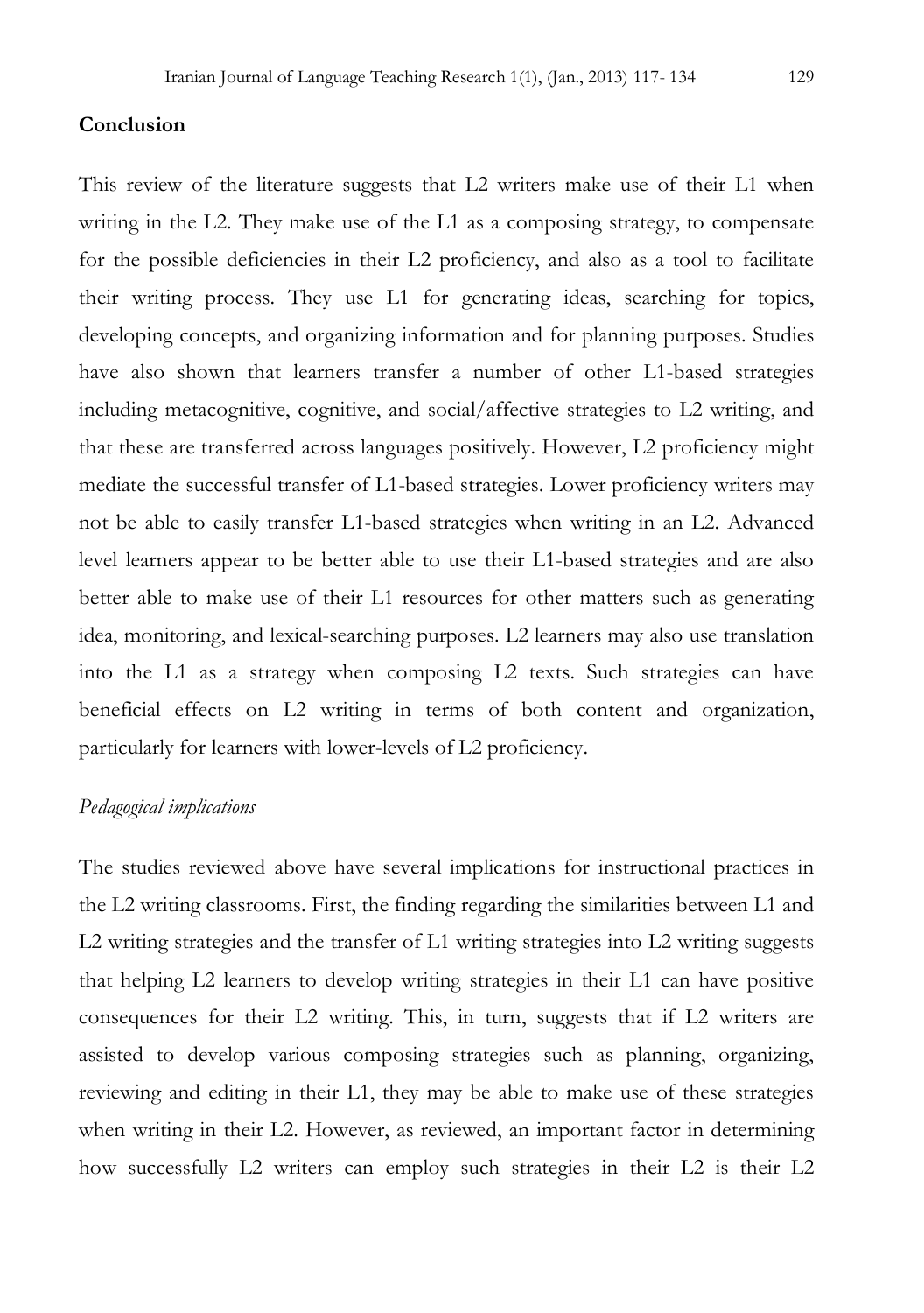proficiency level. The higher L2 learners are in their L2 proficiency, the more successfully they may transfer such strategies to the L2. This, then, suggests that L2 writing teachers should work with their students to improve their grammatical and lexical knowledge. As Beare (2000) pointed out, if writers are highly proficient in their L2, and in particular, knowledgeable about the rhetorical structures in their L2, and experienced in writing in their L1, transfer of skills may be expected. Low-level learners use L1 in their L2 writing too. However, they do so to compensate for their lack of L2 knowledge. The results would be code-switching or directly translating from L1 into L2, which may, then, lead to negative effects.

Students' success in using the strategies effectively will also be possible if they are aware of writing strategies in both L1 and L2. To this end, teachers can help students understand and assess their own writing strategies, and also provide them with strategy training exercises based on research findings. Teachers can demonstrate to students that all L1 strategies might not be useful and effective for successful L2 writing. Adult learners need to be trained to discover the strategies that work best for them through individualized and self-reflecting writing tasks. They can be trained to reflect on the way they process writing in both L1 and L2. Second language writing students, therefore, need to be equipped with proper means to understand and evaluate their own writing strategies to become successful writers.

#### *Implication for future research*

There are a number of implications that can be drawn for future research from the studies reviewed above. First, although many studies have been conducted on the use of L1 in L2 writing, most have been with adult L2 learners. More comparative research with both qualitative and quantitative designs is required to confirm present findings with other age groups. In particular, combining a qualitative and quantitative approach would provide a richer understanding of not only what strategies are transferable but also to what degree the findings shown in one context can be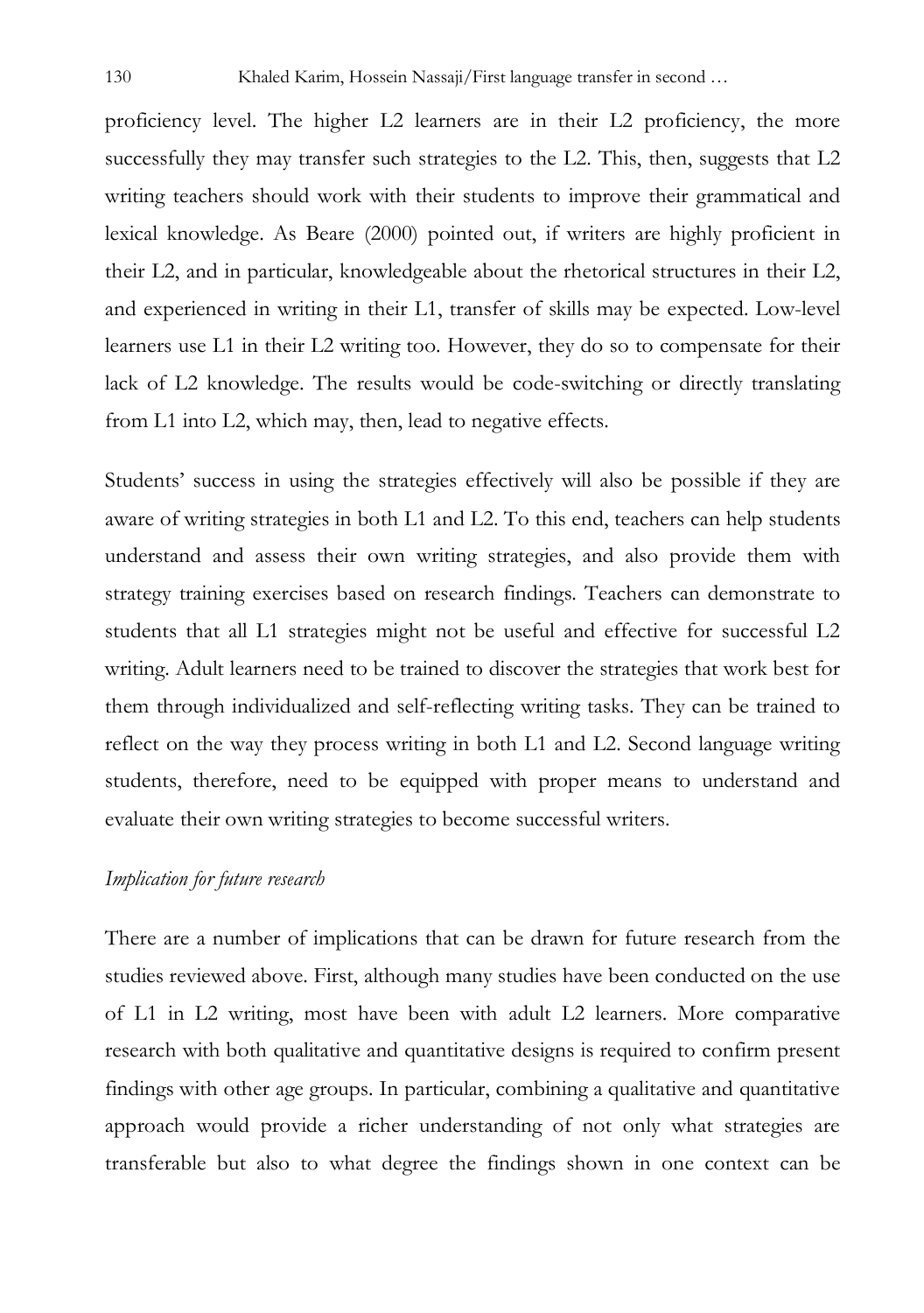generalizable to other contexts. More research is also needed with L2 writers from different levels of education, cultural backgrounds, and proficiency levels. As noted above, language proficiency is an important factor in how successfully L2 writers make use of their L1 strategies. However, how language proficiency interacts with other factors or different writing strategies has not been investigated, therefore, it warrants further inquiry. Lastly, research involving different writing types, tasks, and genres is also needed. Such studies provide a better picture of the processes involved in L1 strategic transfer and can, hence, enrich our understanding of the complexity of L2 transfer and how it is used in L2 writing.

#### **References**

- Beare, S. (2000). *Differences in content generating and planning processes of adult L1 and L2 proficient writers*. Unpublished doctoral dissertation, University of Ottawa, Canada.
- Berman, R. (1994). Learner's transfer of writing skills between languages. *TESL Canada Journal 12,* 29-46.
- Bialystock, E. (1983). Some factors in the selection and implementation of communication strategies. In C. Faerch & G. Kasper (Eds.), *Strategies in interlanguage communication* (pp. 20-60). London: Longman.
- Cohen, A., & Brooks-Carson, A. (2001). Research on direct versus translated writing: Students' strategies and their results. *The Modern Language Journal*, *85* (2), 169- 188.
- Chomsky, N. (1965). *Aspects of the theory of syntax*. Cambridge: The MIT Press.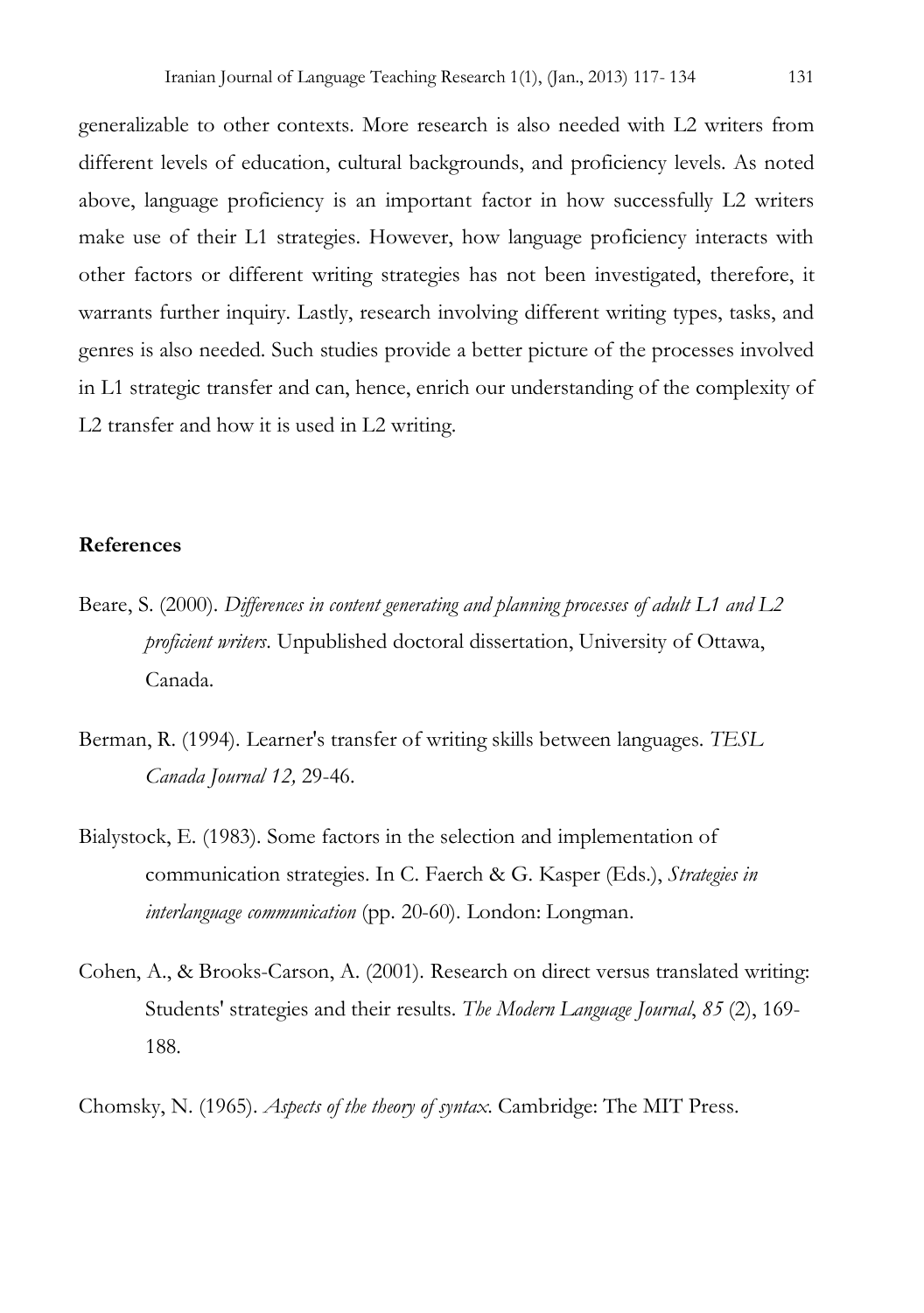- Cumming, A. (1990). Metalinguistic and ideational thinking in second language composing. *Written Communication, 7*, 482-511.
- Eckman, F. (1977). Markedness and the contrastive analysis hypothesis. *Language Learning 27*, 315-330.
- Dulay, H., & Burt, M. (1974). Natural sequences in child second language acquisition. *Language Learning, 24,* 37-53.
- Dulay, H., Burt, M., & Krashen, S. (1981). *Language two*. Oxford: Oxford University Press.
- Faerch, C., & Kasper, G. (1987). Perspective on language transfer. *Applied Linguistics*, *8*, 111-136.
- Fries, C. (1945). *Teaching and learning English as a foreign language.* Ann Arbor: University of Michigan Press.
- Gass, S. M. (2000). Fundamentals of second language acquisition. In J.W. Rosenthal (Ed.), *Handbook of undergraduate second language education* (pp. 29-46). Mahwah, New Jersey: Lawrence Erlbaum Associate, Inc., Publishers.
- Kellerman, E. (1983). Now you see it, now you don't. In S. Gass & L. Selinker (Eds.), *Language transfer in language learning.* Rowley, MA: MIT Press.
- Kobayashi, H., & Rinnert, C. (1992). Effects of first language on second language learning: translation versus direct composition. *Language Learning, 42*, 183- 215.
- Krashen, S. (1984). *Writing: Research, theory and applications*. Beverly Hills: Laredo.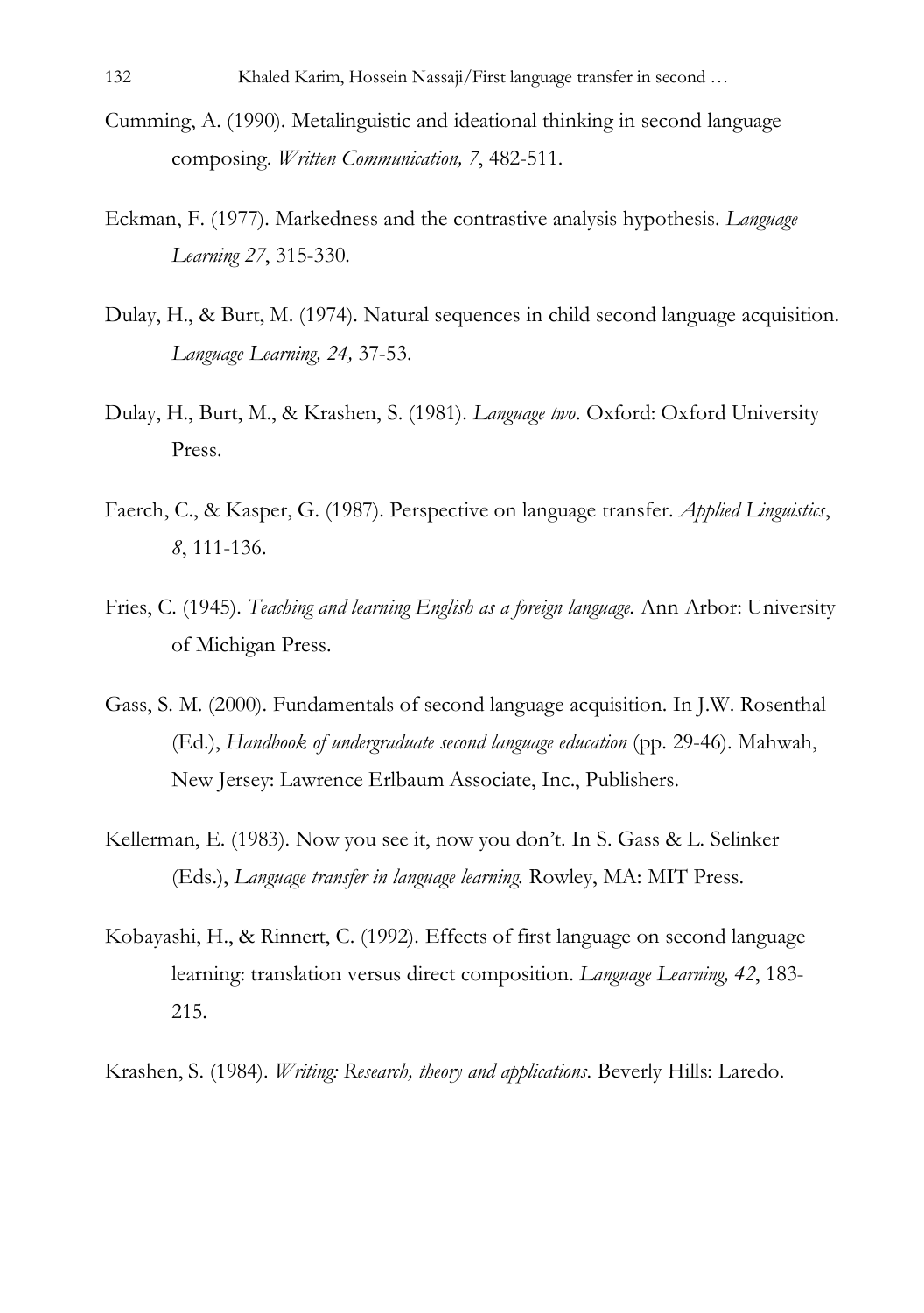- Kubota, R. (1998). An investigation of L1-L2 transfer in writing among Japanese university students: Implications for contrastive rhetoric. *Journal of Second language Writing, 7*, 69-100.
- Lado, R. (1957). *Linguistics across cultures*. Ann Arbor: University of Michigan Press.
- Mahmoud, A. (2000). Modern standard Arabic vs. non-standard Arabic: Where do Arab students transfer from? *Language, Culture and Curriculum, 13,* 126-136.
- Mu, C., & Carrington, S. (2007). An investigation of three Chinese students' English writing strategies. *TESL-EJ*, *11*(1), 1-23 .
- Odlin, T. (1989). *Language transfer: Cross-linguistic influence in language learning.*

Cambridge: Cambridge University Press.

- Ringbom, H. (1987). *The role of the first language in foreign language learning.* Clevedon: Multilingual Matters.
- Schachter, J. (1983). A new account of language transfer. In S. Gass & L. Selinker (Eds.), *Language transfer in language learning* (pp. 98-111). Rowley, MA: Newbury House.
- Selinker, L. (1983). Language transfer. In S. Gass & L. Selinker (Eds.), *Language transfer in language learning* (pp. 33-68). Rowley, MA: Newbury House.
- Uzawa, K. (1996). Second language learners' processes of L1 writing, L2 writing, and translation from L1 to L2. *Journal of Second Language Writing, 5*, 271-294.
- Uzawa, K., & Cumming, A. (1989). Writing strategies in Japanese as a foreign language: Lowering or keeping up the standards. *Canadian Modern Language Review*, *46,* 178-194.